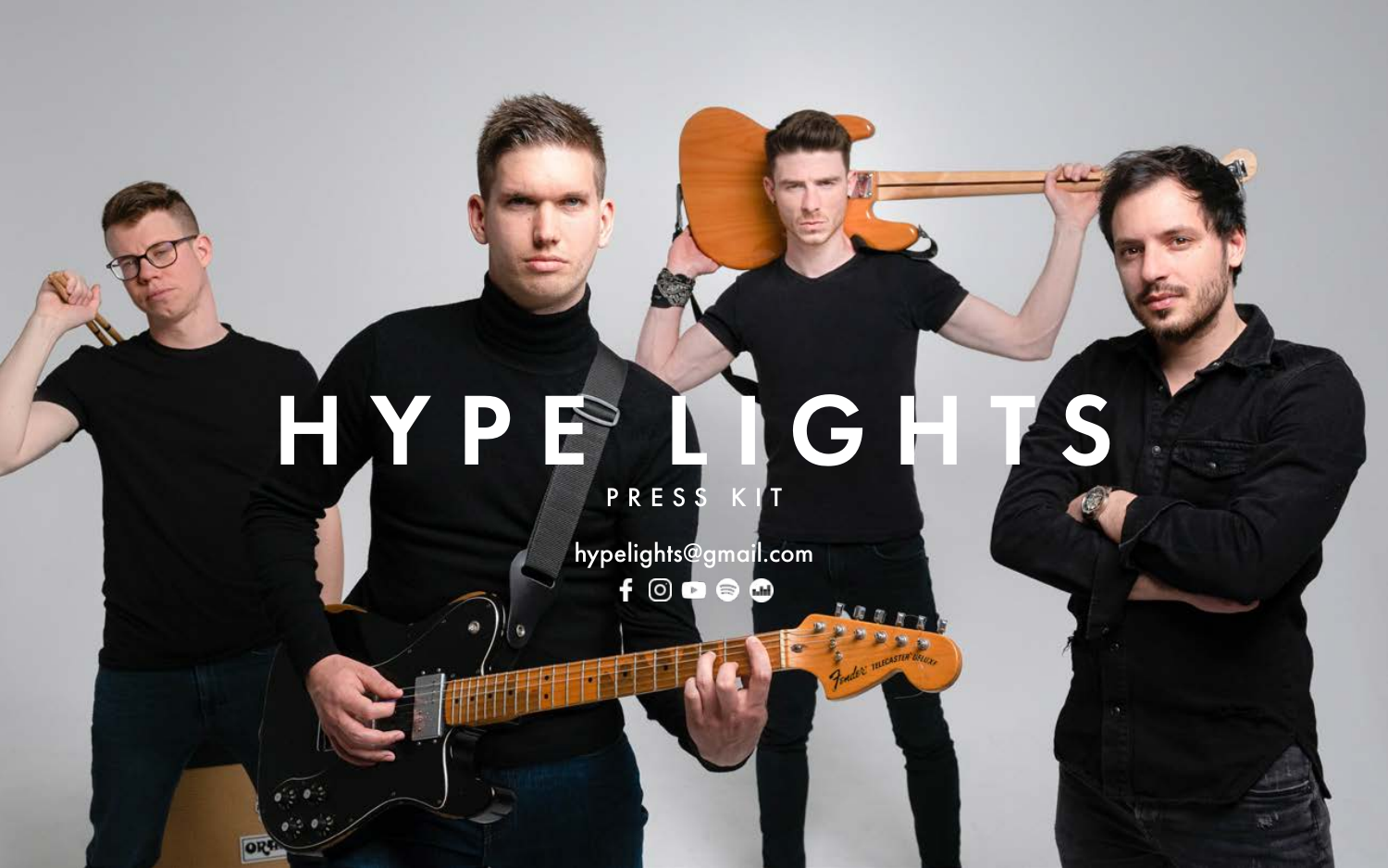Their music is a mix of pop/punk rock, alternative rock and has some metalcore influences, which allows them to create high contrasts and a powerful and energetic atmosphere. The band mostly writes about the importance of never giving up, even in the worst difficulties where everything seems against us sometimes.

Hype Lights released on July 16th 2021 a new EP called 'Reckless', which was produced by Bert from the band Chunk! No, Captain Chunk!

Band introduction video : [Click here](https://youtu.be/H8L4YWj7YGs)



## *Pop-punk mixed with post-rock / metalcore influences*

Hype Lights gathers four pop-punk and alternative rock fans from Lyon, France. FFO: Silverstein, Taking **Back Sunday, Story of The Year etc...**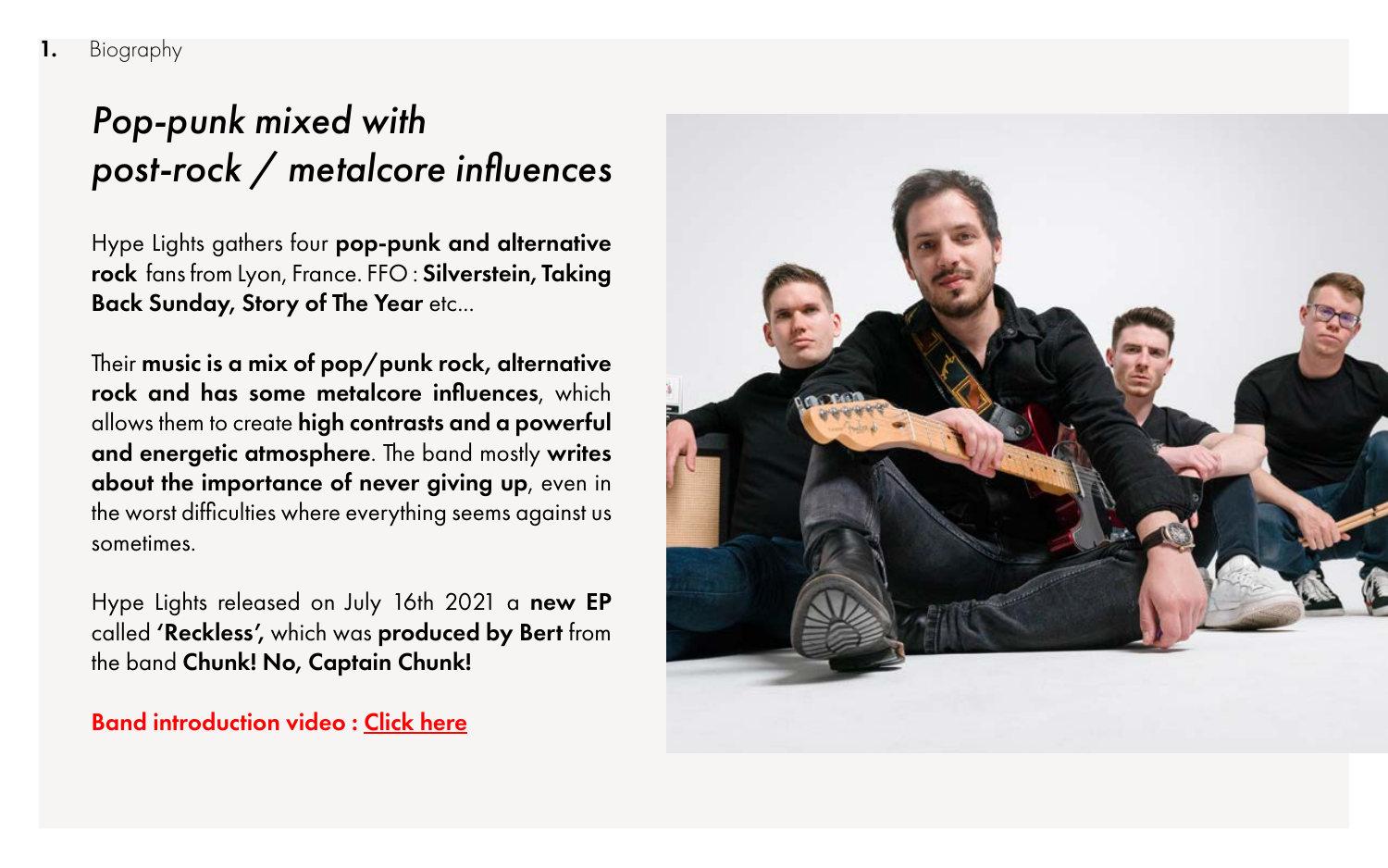## Reckless - 6-track EP

Hype Lights released in 2021 a new EP called 'Reckless', mixing pop-punk and post-rock, and has collaborated with Bertrand PONCET and Bastien LAFAYE (Alias Studio), from french easycore band Chunk! No, Captain Chunk!

6 months after the release the band reached over 200k views on YouTube, over 100k streams on Spotify, and received a massive support from European fans (France, UK, Germany, Spain, Italy, Poland, Sweden etc), US, Russia, and Latin America countries (Mexico, Brazil, Chile, etc), making the band's fan-base grow bigger. Hype Lights has also collaborated with several medias such as Idobi Radio in the US to promote their music.

2021. Reckless





## **Music video : [Click here](https://youtu.be/776JCDSQlUg)**